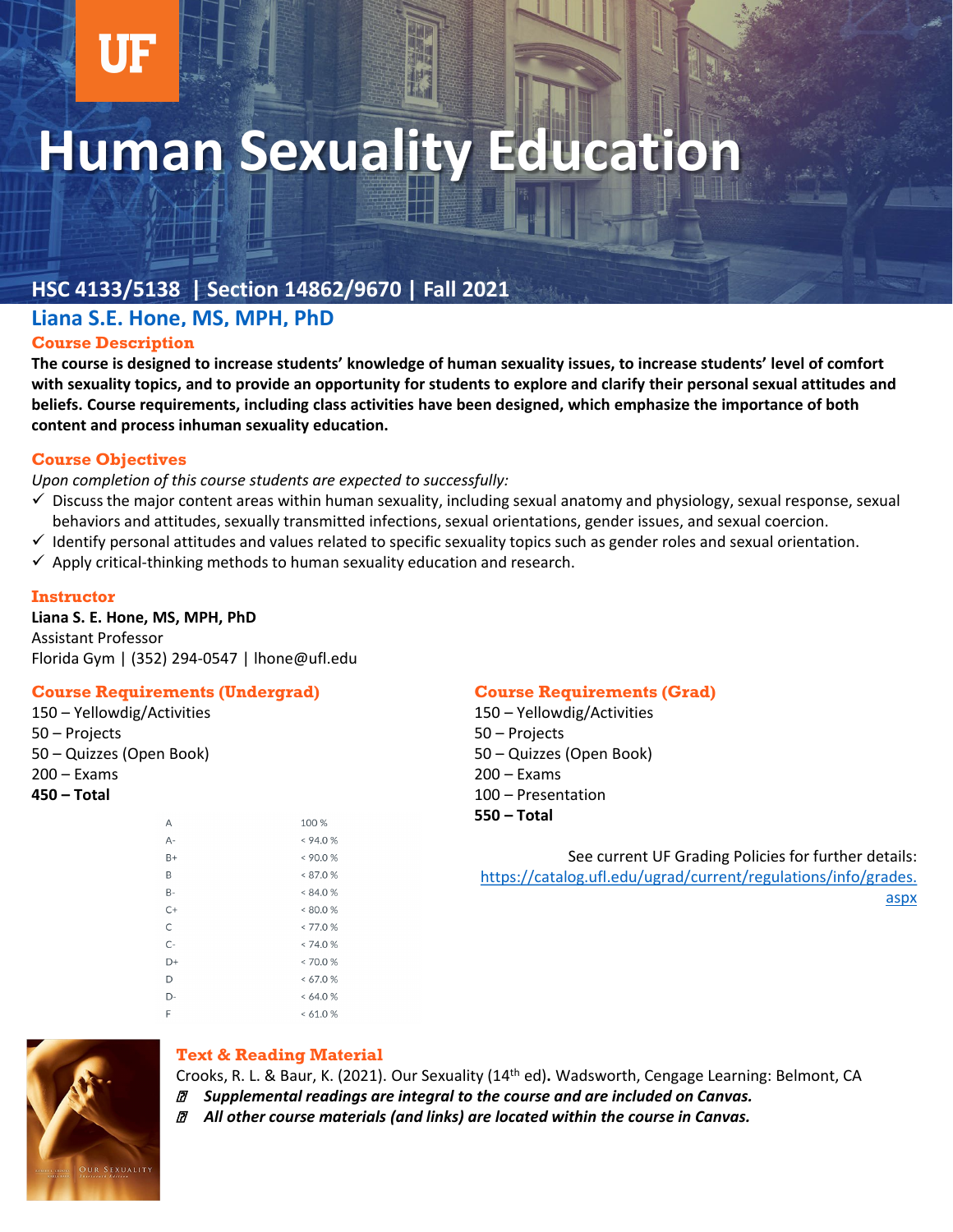## **Course Schedule (MWF 12:50 – 1:40 PM)**

| <b>Week</b>                        | <b>Topic</b>                                                                                                                                            | <b>Assignment</b>                                                                                               | <b>Due</b><br><b>Date</b> | <b>Due</b><br><b>Time</b>  | <b>Points</b>                        |
|------------------------------------|---------------------------------------------------------------------------------------------------------------------------------------------------------|-----------------------------------------------------------------------------------------------------------------|---------------------------|----------------------------|--------------------------------------|
| Week 1<br>8/23<br>8/25<br>8/27     | <b>Perspectives on Sexuality</b><br>Introductions<br>Course Overview<br>Perspectives on Sexuality I                                                     | Reading: Chapter 1<br>Activity: Exploring Personal Dimensions of Sexuality<br>Activity: Sex in the 20th Century | 8/27<br>8/29<br>8/29      | 12:49P<br>11:59P<br>11:59P | $\mathbf 0$<br>10                    |
| Week 2<br>8/30<br>9/1<br>9/3       | Sex Research<br>Perspectives on Sexuality II<br>Sex Research I<br>Sex Research II                                                                       | Reading: Chapter 2<br>Project: Kinsey Institute Sex Research Review                                             | 9/1<br>9/5                | 12:49P<br>11:59P           | $\blacksquare$<br>25                 |
| Week 3<br>9/8<br>9/10              | <b>Female Anatomy/Physiology</b><br>Female Anatomy/Physiology I<br>Female Anatomy/Physiology II                                                         | Reading: Chapter 3<br>Activity: Menstrual Myth, Fact, Opinion, or Belief                                        | 9/8<br>9/12               | 12:49P<br>11:59P           | $\overline{\phantom{a}}$<br>10       |
| Week 4<br>9/13<br>9/15<br>9/17     | <b>Male Anatomy/Physiology</b><br>Male Anatomy/Physiology I<br>Male Anatomy/Physiology II<br><b>Online Quiz During Class</b>                            | Reading: Chapter 4<br>Quiz: Week 1-3 (Chapter 1,2,3)<br>Activity: Male Sexual Health Values Clarification       | 9/13<br>9/17<br>9/19      | 12:49P<br>11:59P<br>11:59P | $\overline{\phantom{a}}$<br>25<br>10 |
| Week 5<br>9/20<br>9/22<br>9/24     | <b>Gender Issues</b><br>Gender Issues I<br>Gender Issues II<br>Gender Issues III                                                                        | Reading: Chapter 5<br>Activity: Gender Inclusive Language<br>Project: Secret Intersex Reaction Paper            | 9/20<br>9/26<br>9/26      | 12:49P<br>11:59P<br>11:59P | $\overline{\phantom{a}}$<br>10<br>25 |
| Week 6<br>9/27<br>9/29<br>10/1     | <b>Sexual Arousal/Response</b><br>Sexual Arousal/Response I<br>Sexual Arousal/Response II<br>C. Crosby, MA/L. McMahon BA (U of Texas Austin)            | Reading: Chapter 6<br>Activity: Faking Orgasm                                                                   | 9/27<br>10/3              | 12:49P<br>11:59P           | $\overline{\phantom{a}}$<br>10       |
| Week 7<br>10/4<br>10/6             | Love/Communication in Intimate Relationships<br>Love/Communication in Intimate Relationships I<br>Love/Communication in Intimate Relationships II       | Reading: Chapter 7<br>Activity: Issues in Relationships                                                         | 10/4<br>10/10             | 12:49P<br>11:59P           | $\overline{\phantom{a}}$<br>10       |
| Week 8<br>10/11<br>10/13<br>10/15  | Love/Communication in Intimate Relationships<br>E. Georgia Salivar, PhD (Nova Southeastern U)<br>J. Moran (Tulane U)<br><b>Online Exam During Class</b> | Exam: Week 1-7 (Chapter 1,2,3,4,5,6)                                                                            | 10/15                     | 11:59P                     | 100                                  |
| Week 9<br>10/18<br>10/20<br>10/22  | <b>Sexual Orientation</b><br><b>Sexual Orientation I</b><br>Sexual Orientation II<br><b>TBD</b>                                                         | Reading: Chapter 9<br>Activity: What Would You Think, Do, or Say?                                               | 10/18<br>10/24            | 12:49P<br>11:59P           | 10                                   |
| Week 10<br>10/25<br>10/27<br>10/29 | <b>Sexuality During Childhood</b><br><b>TBD</b><br>Sexuality During Childhood I<br>Sexuality During Childhood II                                        | Reading: Chapter 12<br>Activity: Answering Children's Questions                                                 | 10/25<br>10/31            | 12:49P<br>11:59P           | 10                                   |
| Week 11<br>11/1<br>11/3<br>11/5    | <b>Sexuality During Adulthood</b><br>Sexuality During Adulthood I<br>Sexuality During Adulthood II<br><b>Online Quiz During Class</b>                   | Reading: Chapter 13<br>Quiz: Week 8-10 (Chapter 7, 9, 12)<br><b>Activity: Movie Review</b>                      | 11/1<br>11/5<br>11/7      | 12:49P<br>11:59P<br>11:59P | $\overline{\phantom{a}}$<br>25<br>10 |
| Week 12<br>11/8<br>11/10<br>11/12  | <b>Sexually Transmitted Infections</b><br>STI <sub>s</sub> I<br>STIs II<br>J. Bleasdale (U at Buffalo)                                                  | Reading: Chapter 15<br>Activity: STI Values Clarification                                                       | 11/8<br>11/14             | 12:49P<br>11:59P           | $\overline{\phantom{a}}$<br>10       |
| Week 13<br>11/15<br>11/17<br>11/19 | <b>Sexual Coercion</b><br>A. Jaffe, PhD (U of Nebraska Lincoln)<br><b>Sexual Coercion I</b><br><b>Sexual Coercion II</b>                                | Reading: Chapter 17                                                                                             | 11/15                     | 12:49P                     |                                      |
| Week 14<br>11/22                   | <b>Green Dot</b>                                                                                                                                        | Activity: Prevention/Treatment Reflection                                                                       | 11/28                     | 11:59P                     | 10                                   |
| Week 15<br>11/29<br>12/1<br>12/3   | <b>Sexuality &amp; Special Topics</b><br>Alcohol & Sexual Arousal/Response<br>S. Cisnersos (Planned Parenthood)<br>A. Masterson, MS (U of Florida)      | Activity: Because I am a Man/Woman/Other                                                                        | 12/5                      | 11:59P                     | 10                                   |
| Week 16<br>12/6<br>12/8            | <b>Presentations</b><br><b>Graduate Student Presentation</b><br>Online Exam During Class                                                                | Exam: Week 8-14 (Chapter 7,9,12,13,15,17)<br>Activity: Graduate Student Presentation Reflection                 | 12/8<br>12/12             | 11:59P<br>11:59P           | 100<br>10                            |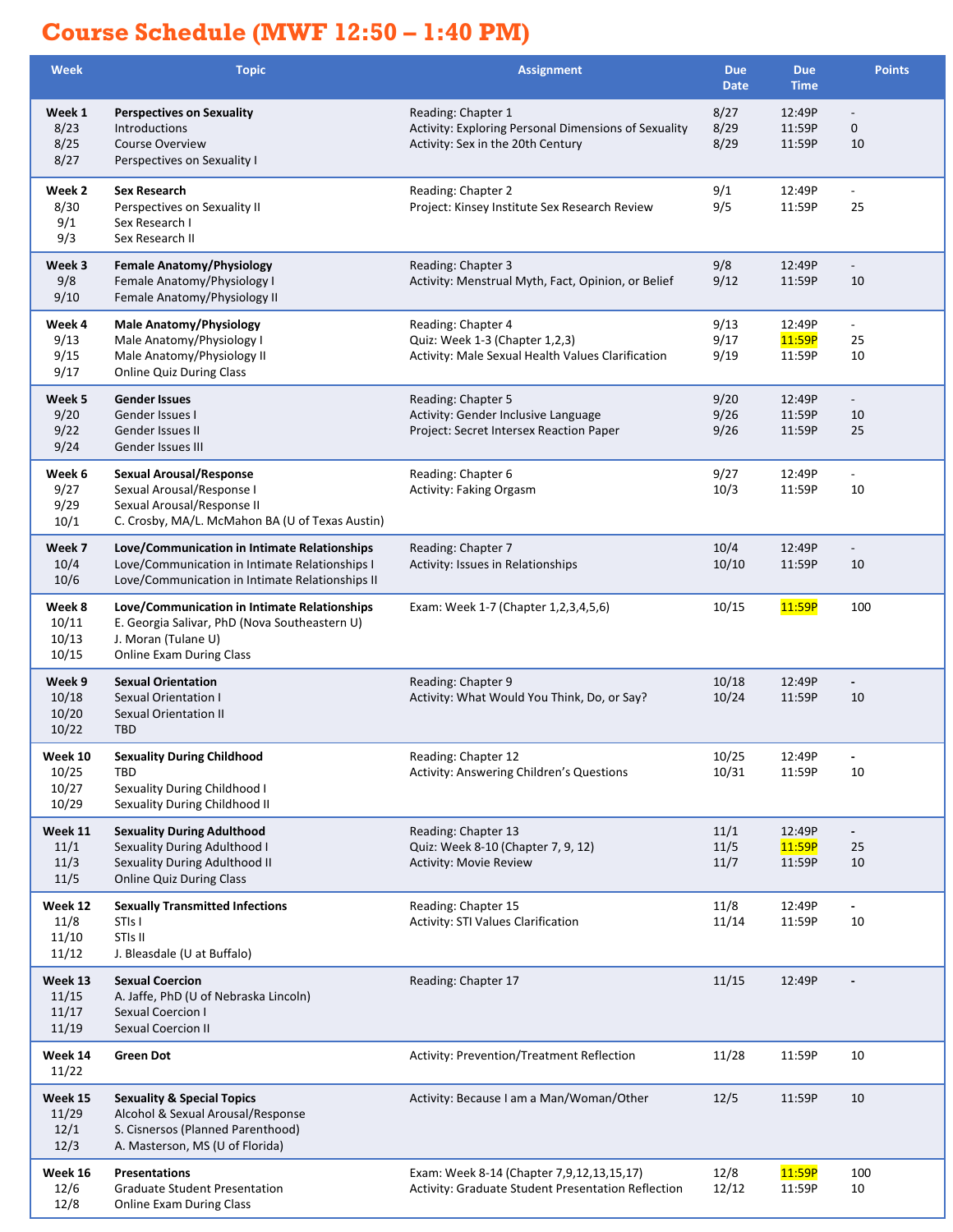## **Course Requirements (Undergrads = 400 Points; Grads = 500 Points)**

#### **Yellowdig**

#### **30 points**

**Students are required to participate in discussions. The quality of engagement in this activity will be noted and graded accordingly.**

#### **Activities**

#### **13 Activities X 10 points each = 120 points (\*Lowest Grade Will Be Dropped\*)**

**Students are required to complete all assignments. The quality of engagement in this activity will be noted and graded accordingly.**

#### **Projects**

#### **2 Projects x 25 points each = 50 points**

**Students are required to complete all assignments. The quality of engagement in this activity will be noted and graded accordingly.**

#### **Quizzes**

#### **2 Quizzes x 25 points each = 50 points**

**Students are required to take two open-book quizzes online during class time (due 11:59PM). Students will be assessed on all course materials: Readings, lectures, assignments, etc.** 

Quiz 1: Week 1-3 (Chapter 1,2,3) Quiz 2: Week 8-10 (Chapter 7, 9, 12)

#### **Examinations**

**2 Exams x 75 points each = 150 points Students are required to take two Honorlocked exams online during class time (due 11:59PM).**  Exam 1: Week 1-7 (Chapter 1,2,3,4,5,6) Exam 2: Week 8-14 (Chapter 7,9,12,13,15,17)

#### **Presentation (Graduate Students)**

**Graduate students will teach a lecture on a topic of their choice (e.g., a chapter not covered in class). 1 Project x 100 points = 100 points**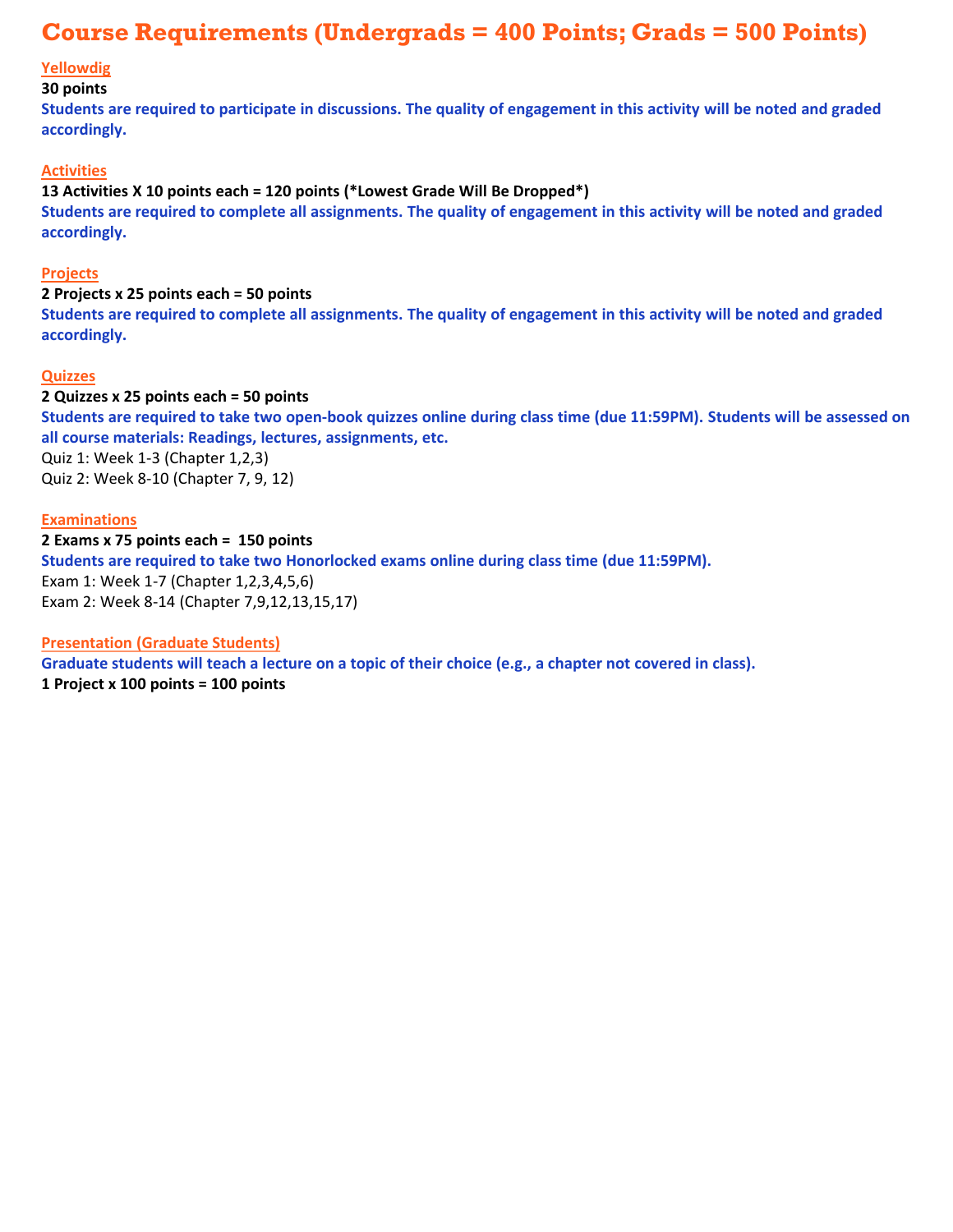## **Negotiable Course Policies**

**Course Policies:**

TBD by class.

#### **Make-Up Policy:**

TBD by class: Late assignments will be accepted and 10% of the grade will be deducted per day the assignment is late. However, students will have two Life Happens Passes (LHP) which they may use to turn in an assignment late within 3 days of the due date with no penalty. Students should let the instructor know within 24 hours of missing an assignment whether they will turn it in late for 10% off per day or turn it in within 3 days with no penalty and use one of their two LHPs. An LHP can be used on a week of Yellowdig if you do not meet your minimum point requirement.

#### **Communication and Questions Policies:**

TBD by class: Discussions must remain respectful at all times (e.g., preferred pronouns must be used). If you are unsure of proper terminology, this is a safe space to ask questions and be corrected. If a discussion makes a student uncomfortable, they may use a trigger word (pineapples) and/or email the instructor privately and/or post anonymously on Yellowdig (tag the instructor) and the instructor will address the issue at the beginning of the next class.

*Please note students are responsible for having a University of Florida email account (e.g., john.doe@ufl.edu) and should use this email for all university related correspondence.* 

#### **Quiz and Exam Policy:**

TBD by class: Exam/Quiz window will be open from 12:01AM until 11:59:PM the day of the test. Once started, you will have 50 minutes (class time) to complete the test.

*Please note Honorlock will proctor your exams (quizzes are open book). Honorlock is an online proctoring service that allows you to take your exam from the comfort of your home. You do not need to create an account, download software or schedule an appointment in advance. Honorlock is available 24/7 and all that is needed is a computer, a working webam, and a stable internet connection. To get started, you will need Google Chrome and to download the Honorlock Chrome Extension. You can download the extension at [www.honorlock.com/extension/install]. When you are ready to test, log into Canvas/E-Learning, go to your course, and click on your exam. Clicking launch Proctoring will begin the Honorlock authentication process, where you will take a picture of yourself, show your ID, and complete a scan of your room. Honorlock will be recording your exam session by webcam as well as recording your screen. Honorlock also has an integrity algorithm that can detect search-engine use, so please do not attempt to search for answers, even if it's on a secondary device. Honorlock support is available 24/7/365. If you encounter any issues, you may contact Honorlock by live chat, phone at 844-243-2500, and/or email at support@honorlock.com.*

#### **Grade Appeal Policy:**

TBD by class: If the student can provide reasonable evidence that a quiz/exam question was not consistent with book material, the instructor will waive the question. If a student earns a fraction of a point, anything .5 or above will be rounded up (e.g.,  $83.5 = 84$ ;  $83.4 = 83$ ).

*Please note grades are based on a point scale.* 

**Getting Help Policies:** TBD by class: Please share any/all additional resources on Yellowdig!

*See some Campus Resources below.*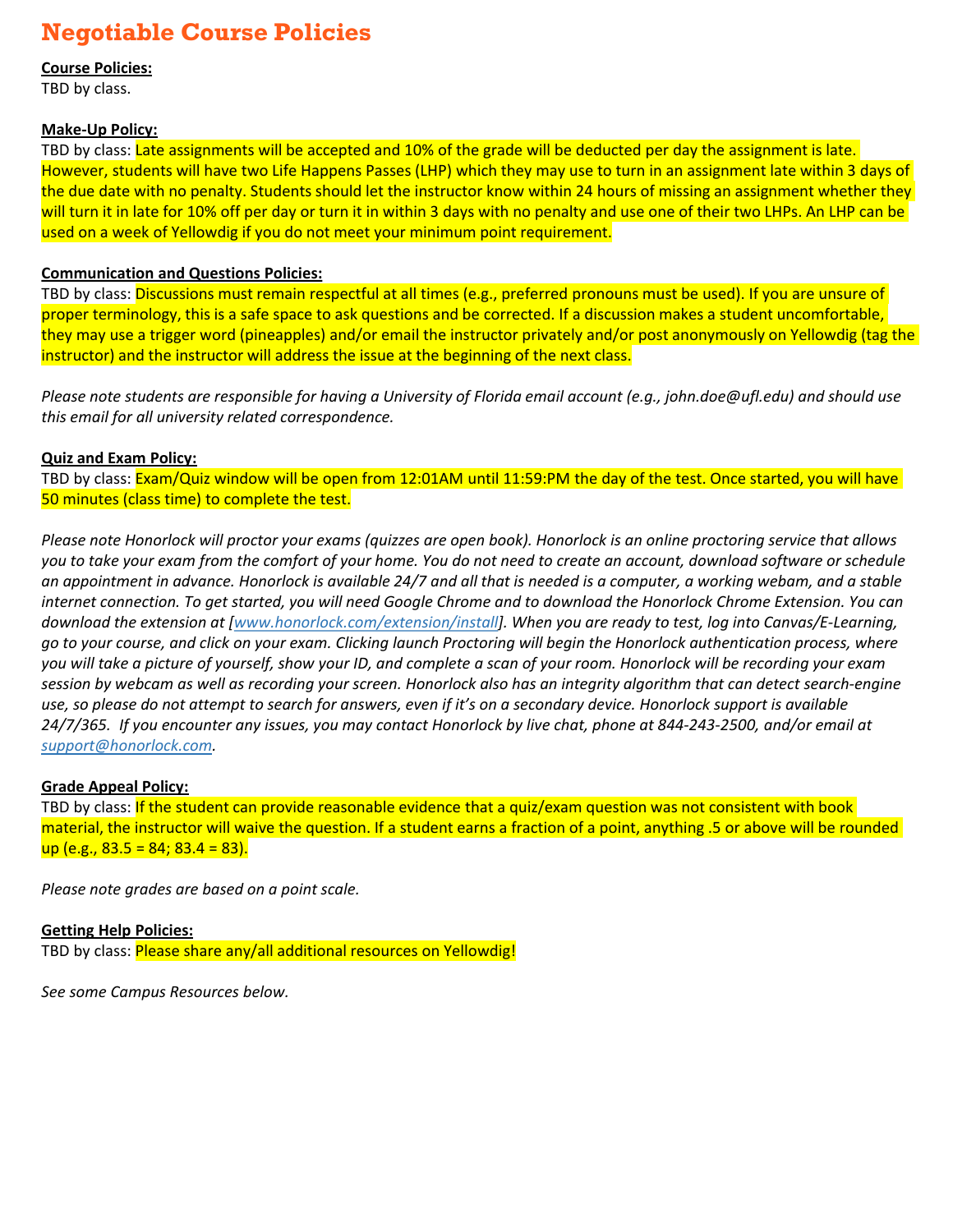## **Non-Negotiable Course Policies**

#### **Accommodating Students with Disabilities Policy:**

Students with disabilities requesting accommodations should first register with the Disability Resource (DSR) Center at 352- 392-8565 or [\[www.dso.ufl.edu/drc/](http://www.dso.ufl.edu/drc/))] by providing appropriate documentation. Once registered, students will receive an accommodation letter which must be presented to the instructor when requesting accommodation. You must submit this documentation to your instructor prior to submitting assignments or taking the quizzes or exams. Accommodations are not retroactive, therefore, students should contact the DSR office as soon as possible in the term for which they are seeking accommodations.

#### **Academic Integrity Policy:**

All students must adhere to university regulations regarding academic integrity. Any form of academic dishonesty (including but not limited to any form of cheating, plagiarism, misrepresentation, etc.) will not be tolerated. Any student guilty of academic dishonesty will receive a failing grade (E) for the course, and the matter will be forwarded to the UF Office Student Affairs and the Dean of Students.

#### **Honor Code Policy:**

*"We, the members of the University of Florida community, pledge to hold ourselves and our peers to the highest standards of honesty and integrity."* The following pledge will be either required or implied on all work: "On my honor, I have neither given nor received unauthorized aid in doing this assignment." It is the duty of the student to abide by all rules set forth in the UF Undergraduate Catalog. Students are responsible for reporting any circumstances, which may facilitate academic dishonesty. University Policy on Academic Misconduct: Academic honesty and integrity are fundamental values of the University community. Students should be sure that they understand the UF Student Honor Code at: [\[https://sccr.dso.ufl.edu/policies/student-honor-code-student-conduct-code/](https://sccr.dso.ufl.edu/policies/student-honor-code-student-conduct-code/)].

#### **Copyright Policy:**

The materials used in this course are copyrighted. The content presented is the property of UF and may not be duplicated in any format without permission from the College of Health and Human Performance and UF, and may not be used for any commercial purposes. Content includes but is not limited to syllabi, videos, slides, quizzes, exams, lab problems, in-class materials, review sheets, and additional problem sets. Because these materials are copyrighted, you do not have the right to copy or distribute the course materials, unless permission is expressly granted. Students violating this policy may be subject to disciplinary action under the UF Conduct Code.

**Disclaimer:** This syllabus represents the objectives and tentative plans for the course. As we go through the semester, those plans may need to change to enhance the class learning opportunity. Such changes, will be communicated clearly, are not unusual, and should be expected.